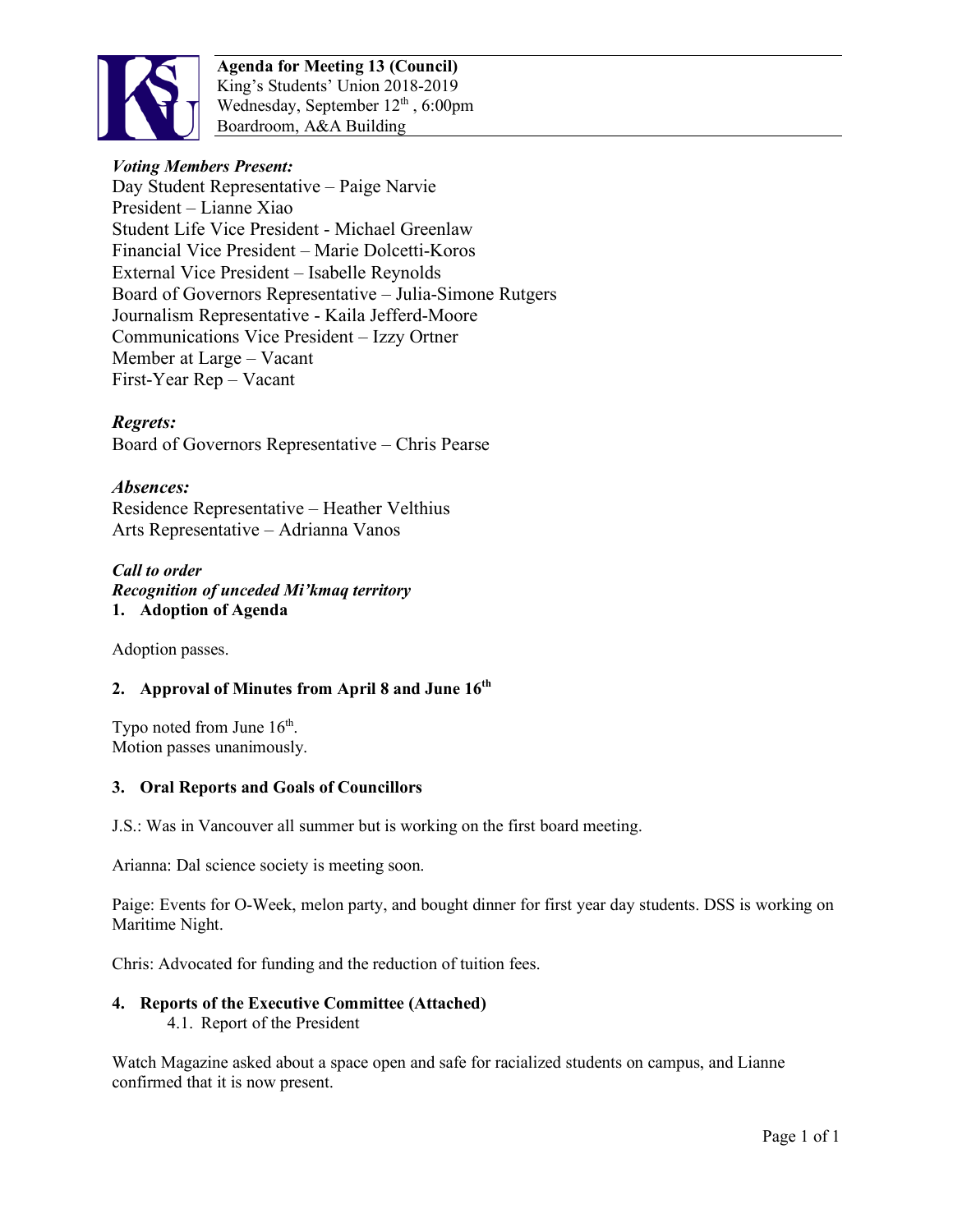

Marie and Michael both congratulate the O-Week coordinators and the President on their hard work over the summer months for O-Week.

JS also expresses her approval and excitement concerning the space available for racialized students.

4.2. Report of the Student Life Vice President

No questions or comments.

Oral reports: - Izzy has started TWAK for the year.

- Isabelle led a walk out in support for the Burnside Prisoners protest.
- Marie has done financial and met with the bank since returning to King's.

#### **5. Action Items**

5.1. BIRT the King's Student's Union send a letter to our MLA, Labi Kousoulis, in support of the Burnside Prison Protest. *Moved by Isabelle Reynolds*

The motion passes unanimously.

5.2. BIRT FOR A state of the state of the state of the elected as the 2018/19 CUBE Coordinator Search Committee.

*Moved by Michael Greenlaw* 

Chair opens floor for nominations for the three cube coordinators. Isabelle nominates Kiera Gordon and Chis Pearse, Michael nominates Taryn Newfeld.

Kiera thinks that CUBE is a great opportunity and wants to be involved in the search committee. Taryn wants to ensure that CUBE is a safe environment and wants to ensure that it is a welcoming environment for women and non-binary people. Chris think it's a great opportunity and wants to make it a more welcoming, accessible, and fun space.

Motion amended to:

## **BIRT Ciara Gordon, Chris Pearse, and Taryn be elected as the 2018/19 CUBE Coordinator Search Committee.**

Motion passes unanimously.

5.3. BIRT the King's PRIDE Society be ratified as a Tier 1 society for the 2018/19 academic year.

*Moved by Michael Greenlaw*

Michael wants to omnibus this motion from 5.3 to 5.10. Isabelle seconds the motion to omnibus.

Chris asked if we'll still get insight on all motions. Chair clarifies that that is the case, there is just one vote. No debate into going into omnibus.

Omni-bussing from 5.3 to 5.10 passes unanimously.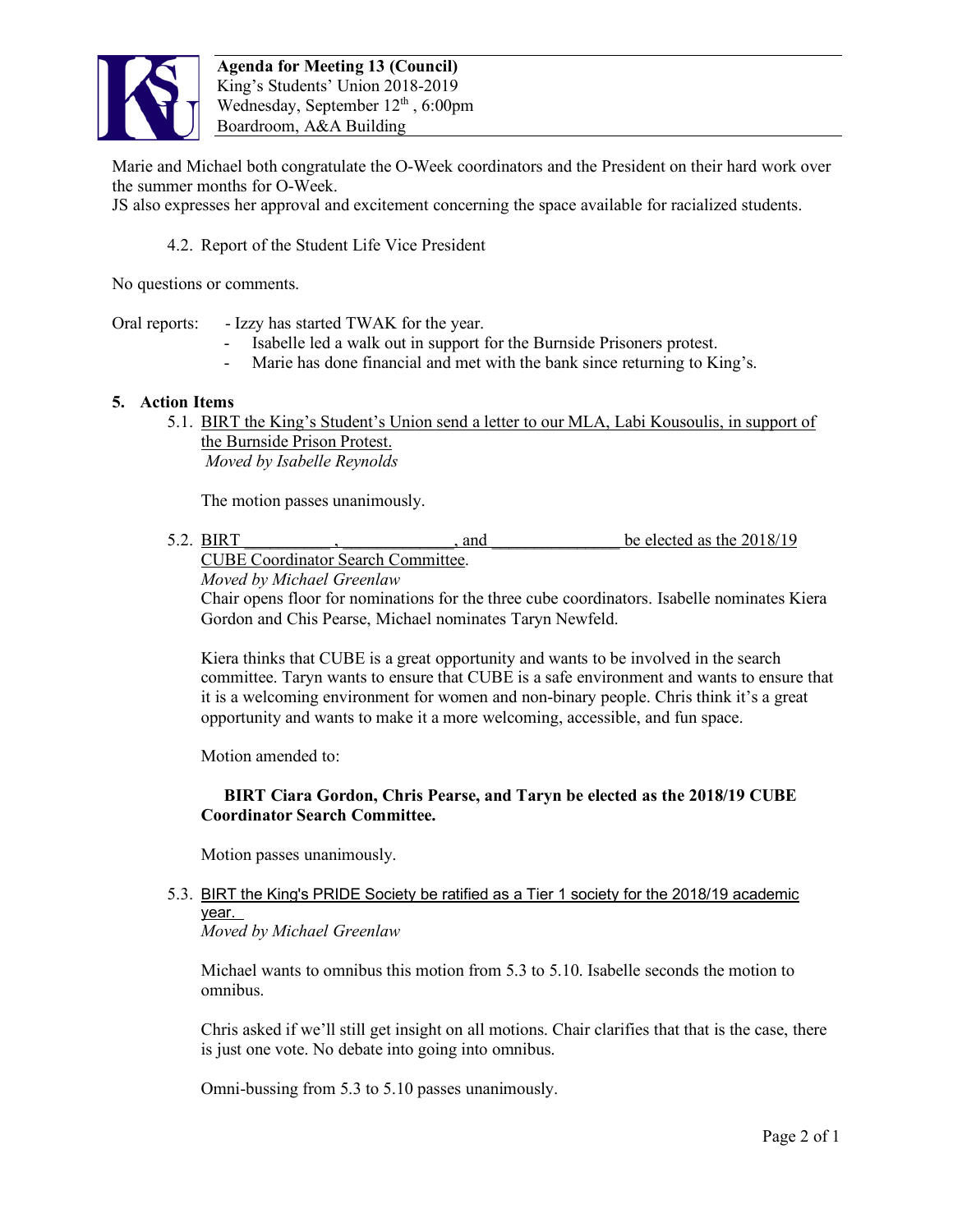

Motion passes in omnibus, 5.3 to 5.10.

- 5.4. BIRT the King's Jewish Book Club be ratified as a Tier 1 society for the 2018/19 academic year. *Moved by Michael Greenlaw*
- 5.5. BIRT The Wordsmiths be ratified as a Tier 1 society for the 2018/19 academic year. *Moved by Michael Greenlaw*
- 5.6. BIRT the Early Modern Studies Society be ratified as a Tier 2 society for the 2018/19 academic year. *Moved by Michael Greenlaw*
- 5.7. BIRT the King's Theatrical Society (KTS) be ratified as a Tier 2 society for the 2018/19 academic year. *Moved by Michael Greenlaw*
- 5.8. BIRT the Unconscious Collective Vocal Ensemble be ratified as a Tier 2 society for the 2018/19 academic year. *Moved by Michael Greenlaw*
- 5.9. BIRT the King's Dance Collective be ratified as a Tier 2 society for the 2018/19 academic year. *Moved by Michael Greenlaw*
- 5.10. BIRT the Haliburton Literary Society be ratified as a Tier 2 society for the 2018/19 academic year. *Moved by Michael Greenlaw*
- 5.11. *BIRT* \_\_\_\_\_\_\_\_\_\_\_\_\_\_\_\_\_\_\_\_\_\_\_\_\_\_, and <u>be elected to sit on Finance</u> Committee for the 2018/19 academic year. *Moved by Marie Dolcetti-Koros*

Michael nominates Kiran Gowdar. Marie nominates Levi Clarkson, Angela Capobianco, Genevieve Oliver.

Kieran is a first-year and is very excited to get involved. She was a treasurer during her high school grad committee. Levi Clarkson has been on several KSU committees and has been on Finance Committee last year. Levi understands how the committee works. Angela has been involved in Finance Committee previously and is the FVP of the DSS, she is acquainted with society finances. Genevieve is looking to get more involved and is dedicated to her work as a member of King's.

The four selected are Kiran Gowdar, Levi Clarkson, and Angela Capobianco.

Motion to amend to:

*BIRT* **Kiran Gowdar, Levi Clarkson, and Angela Capobianco be elected to sit on Finance Committee for the 2018/19 academic year.**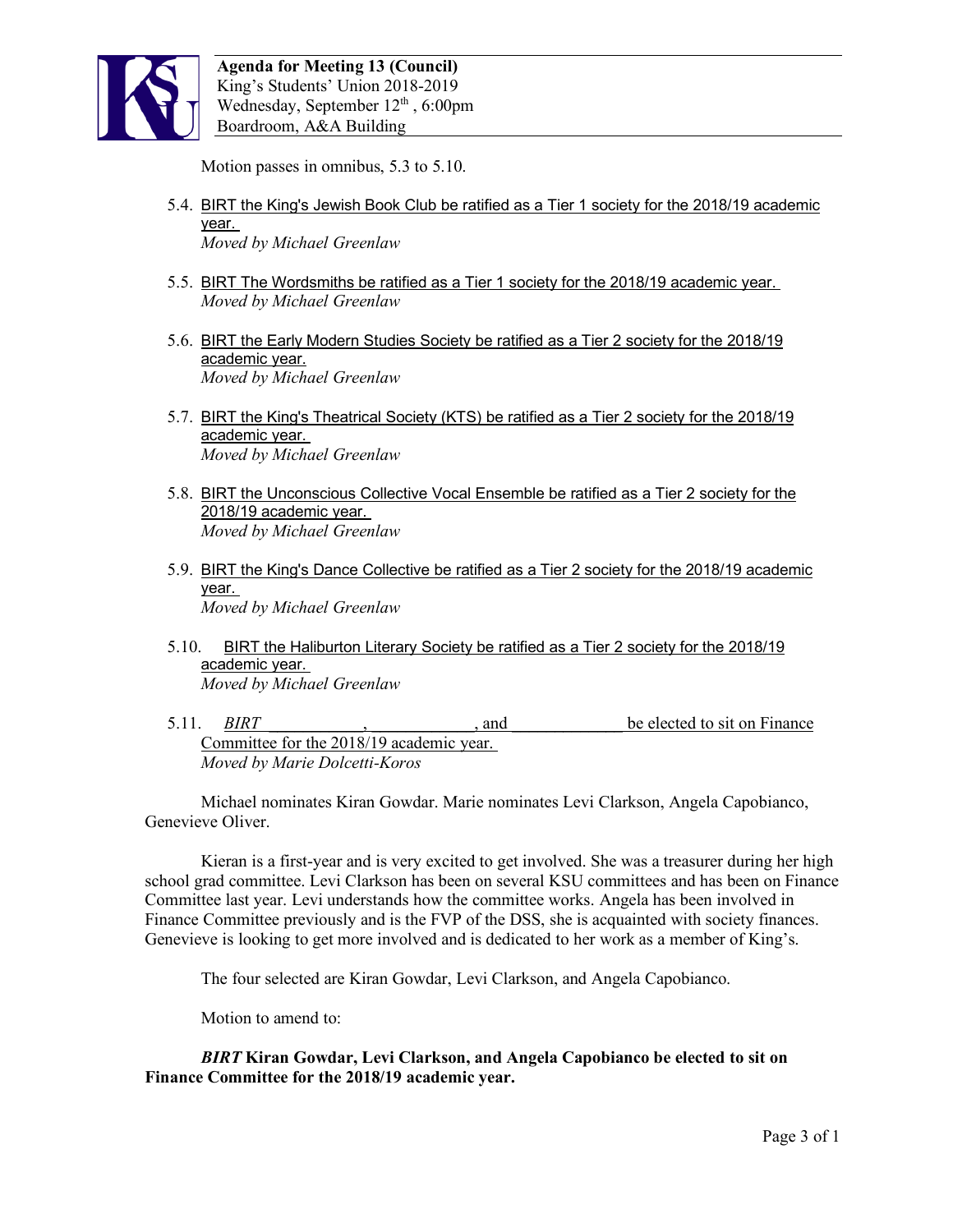

Amendment passes unanimously.

Motion passes unanimously.

5.12. BIRT be elected to sit on the Elections Committee. *Moved by Lianne Xiao Recommended by CRO*

Former elected member for the Elections Committee has resigned. Chris wants clarification on whether it a main spot or an alternating spot, Lianne clarifies that it is a main position.

Lianne nominates Katie MacLean. Has sat on elections committee before and loves democracy.

Motion passes.

5.13. *BIRT* the Early Modern Studies Society receive \$120.00 to purchase pizza, chips and dip for an Inter-Society Party held on Sept. 21st in the Wardroom. *Moved by Marie Dolcetti-Koros*

Finance Committee has no recommendation.

Motion passes unanimously.

5.14. *BIRT* the Halliburton Society receive a total of \$1,843.01, to be released in two equal parts at the beginning of each semester, to cover the operating cost of the society for the entire year. *Moved by Marie Dolcetti-Koros*

Finance Committee has no recommendation.

A similar motion has come forward, so there is precedent, and the funding request is for the entire year.

Marie states that Kienan tried to come to council on Sunday, and she'll try to answer any questions that he isn't present to answer.

Lianne states that the Haliburton society is an old society and does lots of good work. Stating she supports the motion.

Arianna has a question concerning increased funding, and Marie clarifies that they budgeted more for fruit and the money spent is not allocated entirely for society meetings. Money is also allocated to a dinner for students.

Motion passes unanimously.

#### **6. New Business**